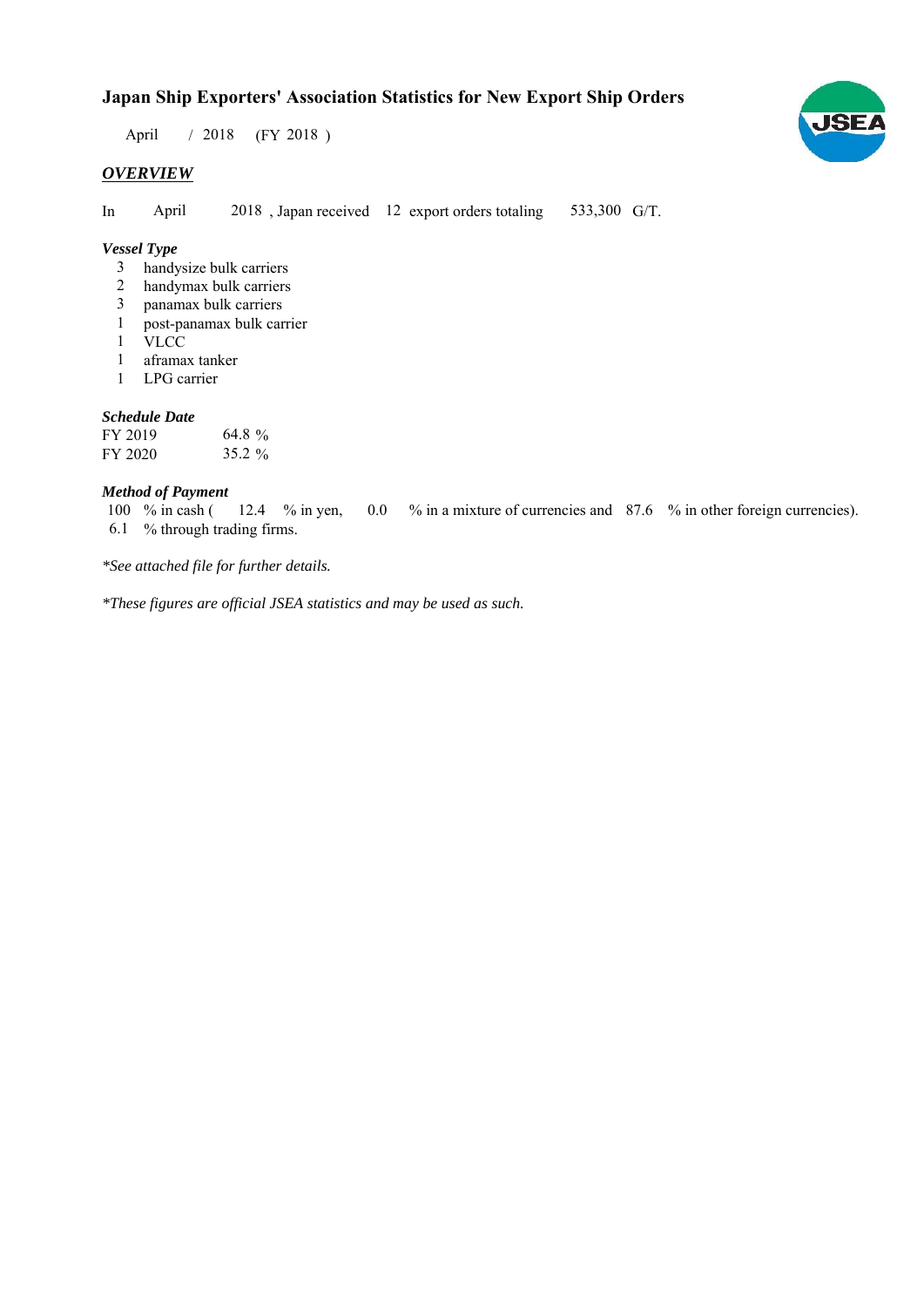#### New Export Orders Placed in April 2018 (FY 2018) Based on Fiscal Year

No. G/T No. G/T No. G/T No. G/T No. G/T No. G/T No. G/T No. G/T General Cargos ( 10 1,229,399 7 781,999 0 0 0 0 0 3 447,400 0 0 0 0 0 3 447,400 Bulk Carriers 183 7,231,284 132 5,130,520 8 463,464 14 580,400 29 1,056,900 9 308,100 9 308,100 60 2,408,864 Tankers | 17| 1,496,550|| 15| 1,179,050| 0| 0| 2| 317,500| 0| 3| 225,200| 3| 225,200|| 5| 542,700 Combined Carriers 0 0 0 0 0 0 0 0 0 0 0 0 0 0 0 0 Others | 0 | 0 || 0 || 0 || 0 || 0 || 0 || 0 || 0 || 0 || 0 | Total 210 9,957,233 154 7,091,569 8 463,464 16 897,900 32 1,504,300 12 533,300 12 533,300 68 3,398,964 FY 2017/FY2016 (%) \* 207.8 291.7 275.7 137.1 97.7 62.9 62.9 \*\* 105.9 In CGT | | 4,343,301|| | 3,125,336| | 180,616| | 351,881| | 685,468| | 227,034| | 227,034| | 1,444,999 Apr 17 to Mar 18 Apr 17 to Dec 17 January 2018 February 2018 March 2018 April 2018 April 2018 Jan 18 to Apr 18 Description

*Figures for shipbuilding orders of 500 G/T and over for export as steel vessels placed with JSEA members are covered.*

\*FY 2017/FY2016

\*\*Calendar Year 2018

JSEA (May 2018)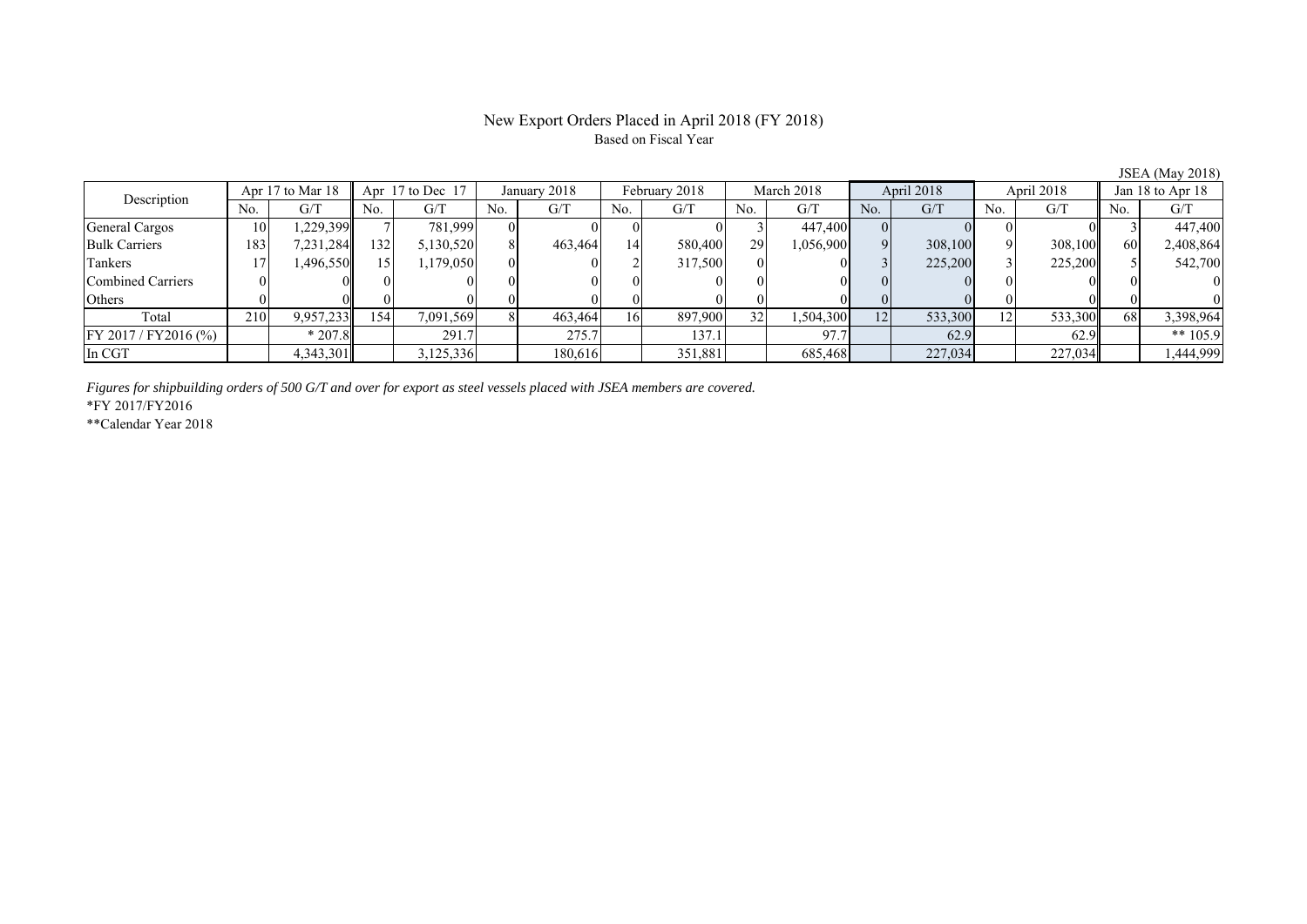## Export Ships Delivered in April 2018 (FY 2018) Based on Fiscal Year

| Apr 17 to Mar 18<br>Description |     | Apr $17$ to Dec $17$ |     | January 2018 |     | February 2018 |     | March 2018 |     | April 2018 |     | April 2018 |     | Jan 18 to Apr $18$ |     |           |
|---------------------------------|-----|----------------------|-----|--------------|-----|---------------|-----|------------|-----|------------|-----|------------|-----|--------------------|-----|-----------|
|                                 | No. | G/T                  | No. | G/T          | No. | G/T           | No. | G/T        | No. | G/T        | No. | G/T        | No. | G/T                | No. | G/T       |
| General Cargos                  | 20  | 2,005,260            |     | 1,416,843    |     | 283,565       |     | 4,686      |     | 300,166    |     |            |     |                    |     | 588,417   |
| <b>Bulk Carriers</b>            | 142 | 5,285,025            | 106 | 3,862,829    | 21  | 885,825       |     | 124,275    | 11  | 412,096    | 13  | 497,880    | 13  | 497,880            | 49  | 1,920,076 |
| Tankers                         | 38  | 2,664,170            | 24  | 1,715,207    |     | 322,382       |     | 262,972    |     | 363,609    |     | 420,511    |     | 420,511            |     | 1,369,474 |
| Combined Carriers               |     |                      |     |              |     |               |     |            |     |            |     |            |     |                    |     |           |
| Others                          |     | 125.572              |     | 125,572      |     |               |     |            |     |            |     |            |     |                    |     |           |
| Total                           | 201 | 10,080,027           | 143 | ,120,451     | 31  | 1,491,772     |     | 391,933    | 19  | 1,075,871  | 17  | 918,391    | 17  | 918,391            | 75. | 3,877,967 |
| $FY 2017 / FY 2016$ (%)         |     | $*92.7$              |     | 103.2        |     | 88.2          |     | 38.7       |     | 84.6       |     | 103.2      |     | 103.2              |     | ** 79.7   |
| In CGT                          |     | 4,747,553            |     | ,286,429     |     | 674,383       |     | 221,045    |     | 565,696    |     | 424,884    |     | 424,884            |     | 1,886,008 |

*Deliveries of new shipbuilding orders of 500 G/T and over for export as steel vessels placed with JSEA members are covered.*

\*FY 2017/FY2016

\*\*Calendar Year 2018

JSEA (May 2018)